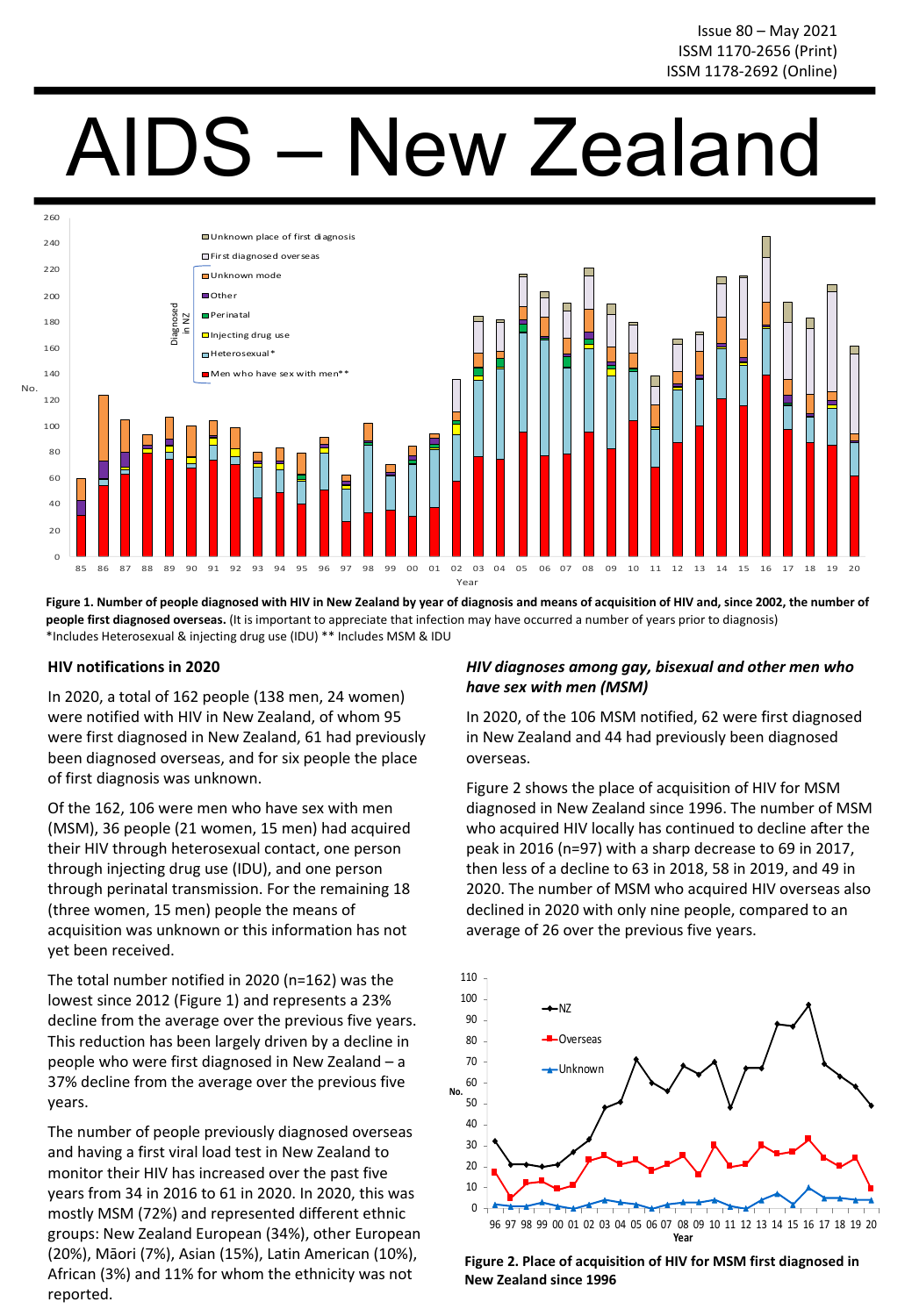The initial CD4 lymphocyte count gives an indication of the stage of HIV infection at diagnosis. Here we have limited the reporting of the initial CD4 count to those 49 MSM diagnosed and whose HIV was acquired in New Zealand in 2020 as this group best indicates the underlying incidence. Nineteen (39%) had a CD4 count more than 500 cells/mm3 indicating they were diagnosed within about 14 months following infection, 11 (22%) had a CD4 count between 350- 499, 18 (37%) less than 350 indicating longer periods between infection and diagnosis, and for one (2%) person the initial CD4 count information was unavailable.

The number and proportion of MSM with a high CD4 count in 2020 (19; 39%), indicating a recent infection, was less than the annual average in the preceding five-year period (32; 42%), consistent with a declining incidence.

Of the 62 MSM diagnosed in New Zealand in 2020:

- 31 (50%) were European, 12 (19%) Asian, eight (13%) Māori, six (10%) Pacific, and five (8%) of other ethnicities.
- 21 (34%) were living in the Auckland region, 11 (18%) in the lower North Island, seven (11%) in other parts of the North Island, and six (10%) in the South Island. For 12 (19%) men their region of residence was reported as New Zealand but not further specified, and for five (8%) men it was reported that they normally live overseas.
- The age range at diagnosis was 18-73 years; 22 (35%) were aged less than 30 years, 16 (26%) aged 30-39 years, 10 (16%) aged 40-49 years, and 14 (23%) aged 50 or more. Infection may have occurred at a younger age than when it was diagnosed.

Of the 44 MSM notified in 2020 who were first diagnosed overseas:

• 24 (54%) were European, six (14%) Latin American, five (11%) Asian, three (7%) Māori, and six (14%) of other ethnicities or the ethnicity was not reported.

## *HIV diagnoses among people with heterosexually acquired HIV*

In 2020, there were 36 people notified with HIV who had acquired HIV heterosexually. Of these 36, 26 were first diagnosed in New Zealand and 10 had previously been diagnosed overseas.



**Figure 3. Place of acquisition of HIV for people first diagnosed in New Zealand with heterosexually acquired HIV**

Of the 26 people diagnosed in New Zealand whose HIV was heterosexually acquired:

- 16 (62%) were women and 10 (38%) men.
- 10 (38%) were European, three (12%) Māori, two (8%) Pacific, and 11 (42%) of other ethnicities.
- The age range at diagnosis was 23-70 years; six (23%) were aged less than 30 years, seven (27%) aged 30-39 years, six (23%) aged 40-49 years, and seven (27%) aged 50 or more. Infection may have occurred at a younger age than when it was diagnosed.

Figure 3 shows the place of acquisition of HIV for heterosexual men and women first diagnosed in New Zealand. The number whose HIV was acquired in New Zealand (n=13) and overseas (n=12) have both remained steady since about 2011.

Of the 13 heterosexuals whose HIV was acquired in New Zealand in 2020, four (31%) had a CD4 count at the time of diagnosis of more than 500 cells/mm3, two (15%) between 350-499, and seven (54%) less than 350 indicating a longer period between infection and diagnosis. Over the preceding five-year period 2015 to 2019, among the 51 people whose HIV was heterosexually acquired in New Zealand, 15 (29%) had a CD4 count of more than 500 cells/mm3, nine (18%) between 350-499, 24 (47%) less than 350, and for three (6%) the CD4 count information was unavailable.

# *People who inject drugs (PWID)*

The number of people diagnosed with HIV whose only likely means of infection reported was injecting drug use has remained low. Only one person was reported as having acquired their infection in this way in 2020, and one man through either sex with men or injecting drug use. Both acquired their infection overseas.

## *Children infected through mother-to-child transmission*

In 2020, one person who had previously been diagnosed overseas through mother-to-child transmission was notified. Since 2007, there have been no children with perinatally acquired HIV born in New Zealand.

Between 1998-2020, there have been 193 births to women known to have HIV prior to delivery in New Zealand. None of these children have been infected with HIV. However, for children born more recently in 2020 it is too soon to be sure about this as acquired HIV cannot be definitively ruled out until a child is over one year old. In 2020, there were three women diagnosed with HIV through antenatal testing.

## **The number of people living with HIV in New Zealand**

Data from PHARMAC, New Zealand's pharmaceutical management agency, show that there were 2828 adults (2381 men, 447 women) and 11 children receiving subsidised antiretroviral therapy (ART) at the end of June 2020.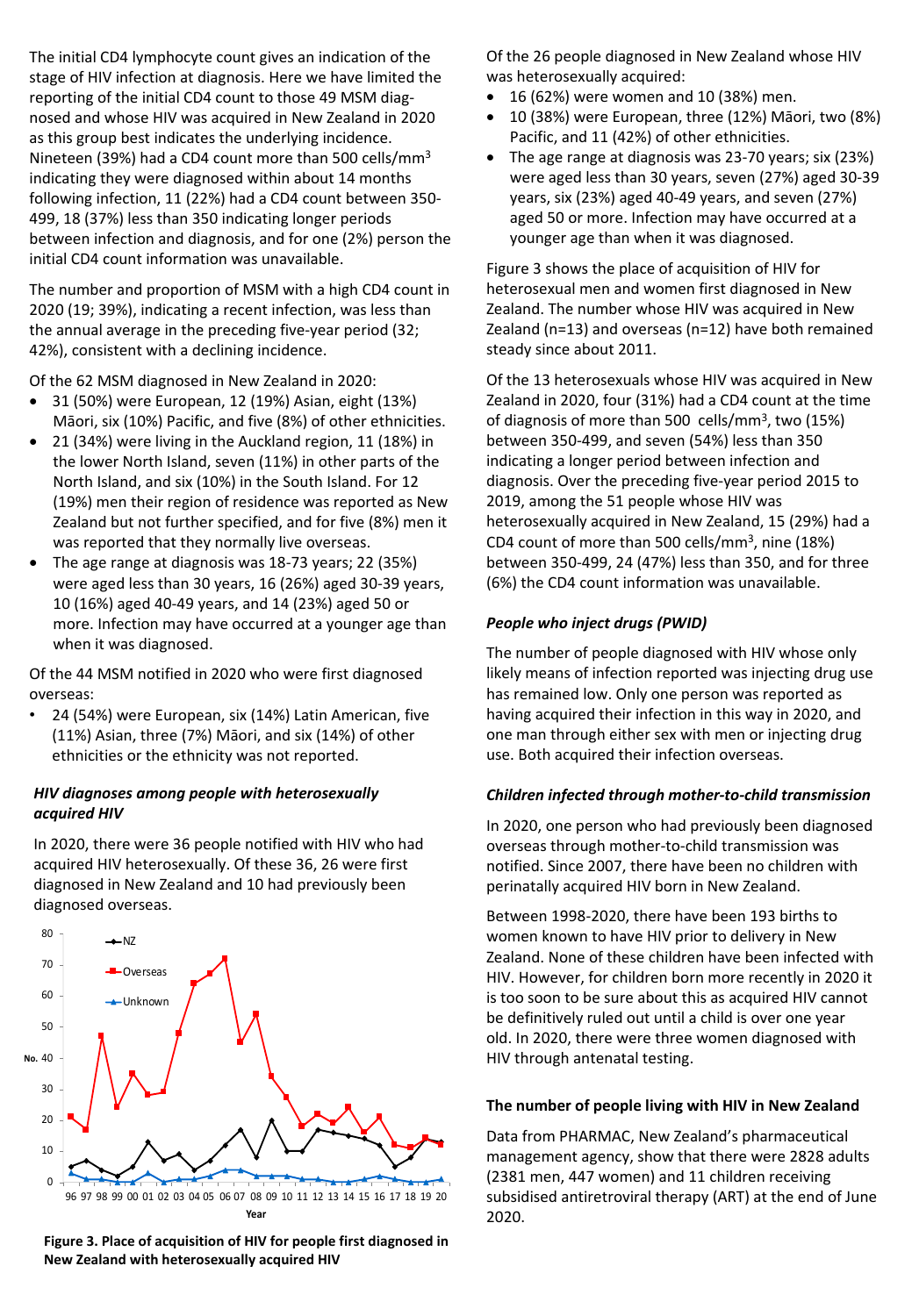## **AIDS diagnoses - 2020**

Overall 14 people, 10 men and four women were diagnosed with AIDS in 2020. Of these 14, six (43%) were MSM, six (43%) were heterosexually acquired, and for two (14%) people the means of acquisition was not reported.

Six (43%) were European, and the remaining eight (57%) were of other ethnicities. Twelve (86%) had their AIDS diagnosis within three months of being diagnosed with HIV and would not have had the opportunity for antiretroviral treatment to control progression of their HIV infection.

Two deaths from AIDS were reported in 2020. It is possible, however, that this number could rise due to delayed reports.

Figure 4 shows the annual number of diagnoses of AIDS by year of diagnosis, and the number of deaths of people who had been notified with AIDS.



**Figure 4. Annual number of diagnoses of AIDS and deaths among people notified with AIDS** (The number of notifications

and deaths for 2020 are expected to rise due to delayed reports)

#### **Summary of trends of HIV in New Zealand**

#### *Gay, bisexual and other men who have sex with men (MSM)*

Gay, bisexual and other men who have sex with men continue to be the most affected by HIV infection in New Zealand, accounting for 75% of all locally acquired HIV diagnoses in 2020.

The number of MSM reported to have acquired HIV in New Zealand has continued to decline since the peak in 2016 (n=97), with the number in 2020 (n=49) being the lowest since 2011. This is likely due to combination preventive measures being promoted and available to this group, such as the availability of pre-exposure prophylaxis (PrEP) and increasing testing options. The decline in 2020 will also, in part, have been affected by less transmission due to COVID-19 physical distancing measures and more limited testing access. It will be important to continue monitoring these numbers to ascertain whether this downward decline continues as well as continuing the prevention efforts of:

- Regular HIV testing and linkage to care and treatment
- Testing for other sexually transmitted infections
- Condom use
- Increasing uptake and adherence to PrEP.

Of all the MSM reported in 2020, 44 (42%) had been previously diagnosed overseas. While this is slightly fewer than in 2019 (56; 39%), it is a significant number of men for whom it is important they are engaged with care and on treatment to ensure good health outcomes and prevent HIV transmission.

## *Heterosexual men and women*

The total number of people diagnosed with heterosexually acquired HIV continues to remain relatively stable with an average of 30 people per year over the past 10 years.

Among those with heterosexually acquired HIV in New Zealand in 2020, just over half (54%) had a CD4 count at the time of diagnosis less than 350 cells/mm<sup>3</sup> that was indicative of a late diagnosis of their HIV. Moreover, six of the 14 people diagnosed with AIDS in 2020 were heterosexually acquired, four of whom were diagnosed with AIDS at the same time as their HIV diagnosis. It is therefore important for clinicians to test for HIV in people with compatible clinical features, even if there does not appear to be any apparent risk factors.

## *People who inject drugs*

The number of people whose HIV was acquired through injecting drug use continues to be small in New Zealand with only one person being diagnosed in 2020, who acquired HIV overseas, and one person who reported both injecting drug use and homosexual contact, who also acquired HIV overseas.

## *Children and pregnant women*

Three women newly diagnosed with HIV in 2020 through antenatal screening were able to make treatment and care decisions to decrease the risk of mother-to-child transmission. This continues to highlight the importance of the antenatal HIV screening programme in reducing both vertical and secondary transmission.